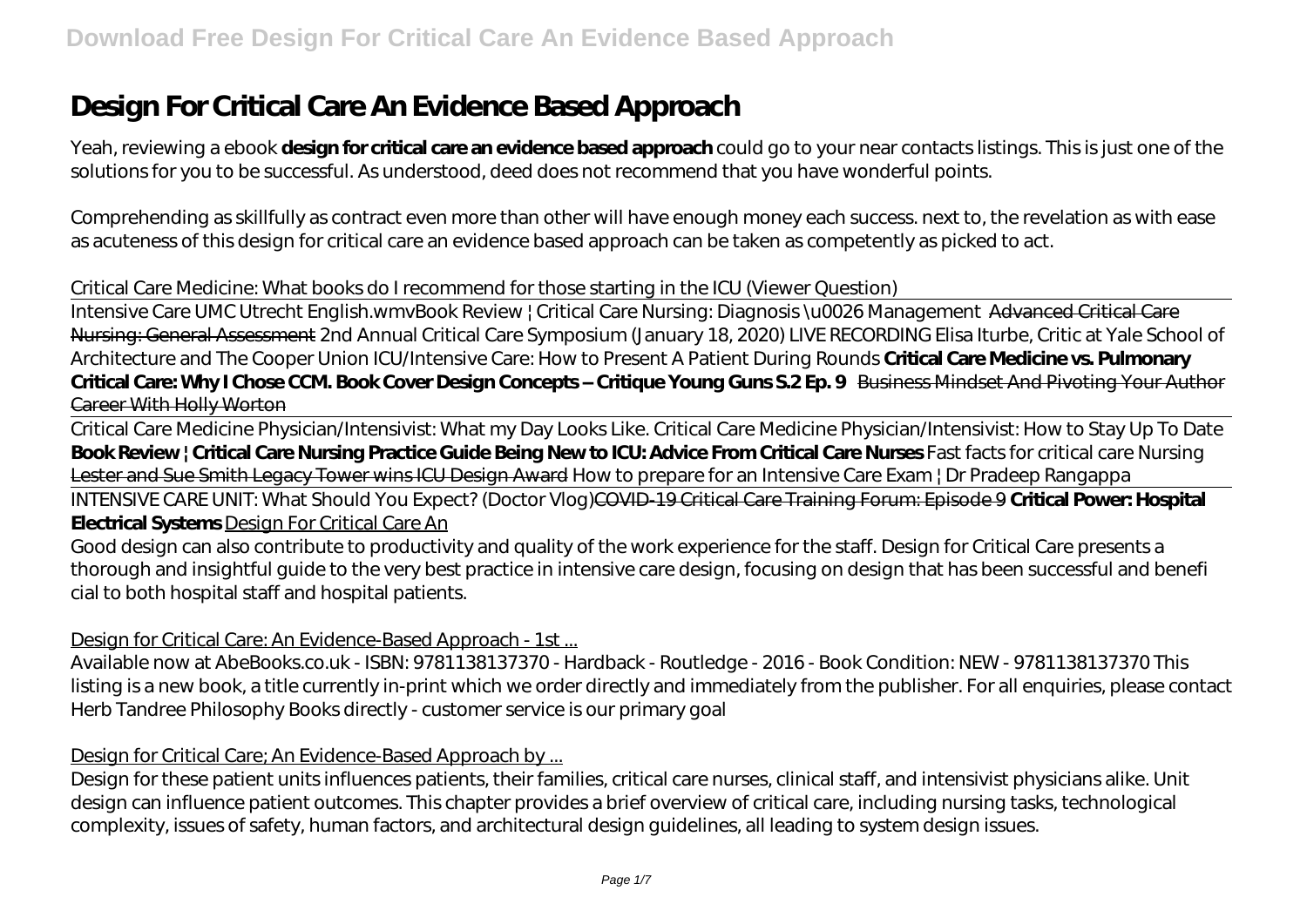### Design for critical care - ScienceDirect

Find many great new & used options and get the best deals for Design for Critical Care: An Evidence-based Approach by D. Kirk Hamilton. at the best online prices at eBay! Free delivery for many products!

## Design for Critical Care: An Evidence-based Approach by D ...

Design for Critical Care: Amazon.co.uk: D. Kirk Hamilton, Mardelle McCuskey Shepley: Books. Skip to main content. Try Prime Hello, Sign in Account & Lists Sign in Account & Lists Orders Try Prime Basket. Books. Go Search Countdown to Black Friday Sale Christmas Shop ...

## Design for Critical Care: Amazon.co.uk: D. Kirk Hamilton ...

When designing a critical care unit, the demands on the architect or designer working together with the interdisciplinary team. of clinicians are highly specialized. Good design can have a hugely positive impact in terms. of the recovery of patients and their hospital experience as a whole. Good design can also

## Design for Critical Care | Taylor & Francis Group

Details Guidance on designing units for critical care of patients who are classified as needing advanced or level 2 or 3 dependency care. It excludes facilities for the high-security isolation of...

## Critical care units: planning and design (HBN 04-02) - GOV.UK

Critical Care Designs. Critical Care Designs, LLC is a consulting firm that assists hospitals in intensive care unit (ICU) design, critical care medicine (CCM) organization and point of care testing systems implementation. Dr. Steven M. Pastores (l.), the Chancellor of the American College of Critical Care Medicine, presenting the Barry M. Schapiro Memorial Award for Excellence in Critical Care Management to Dr. Neil A. Halpern at the 48th Critical Care Congress of the Society of Critical ...

## Critical Care Designs

The traditional design of critical care units has been influenced by reliance on a single paper medical record, central monitors, and regulations promoting a single, centrally located workstation from which all beds within the unit can be observed. These conditions are changing as information systems allow the digital record to be in multiple places at once, interdisciplinary care teams become more prevalent, nursing moves closer to the bedside, families become more involved in patient care ...

## Guidelines for intensive care unit design\* : Critical Care ...

Design for Critical Care: An Evidence-Based Approach: Hamilton, D. Kirk, McCuskey Shepley, Mardelle: Amazon.sg: Books

## Design for Critical Care: An Evidence-Based Approach ...

First, many trials performed in critical care medicine involve experimental treatments that have the potential to be life saving. Patients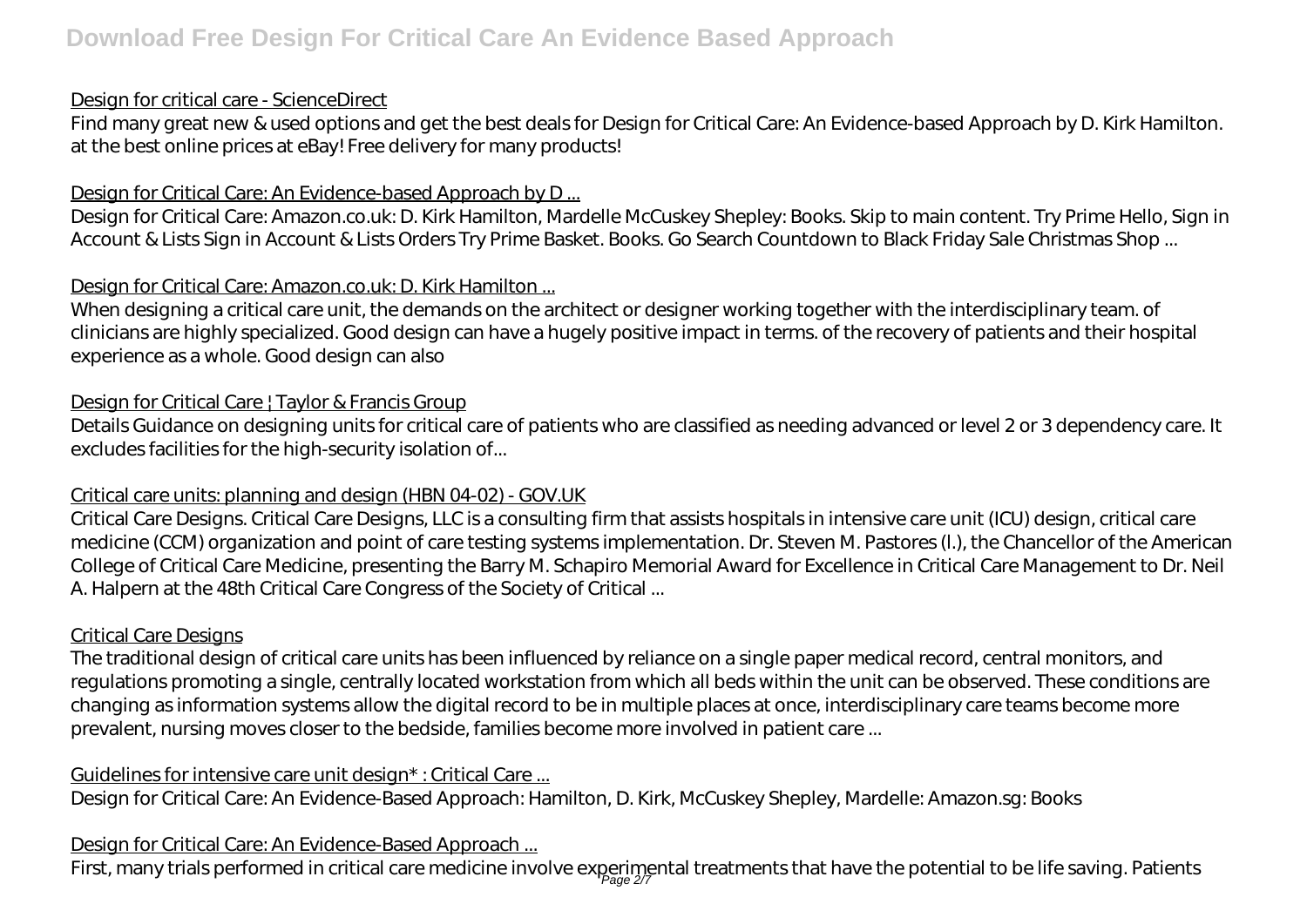who are eligible for studies in the intensive care unit (ICU) are often extremely ill, and standard therapy may have little or nothing to offer.

#### Informed consent and research design in critical care ...

The goal of this project was to design a critical care course module to be used as continuing education for current PACU staff as well as for new staff within the context of their orientation. Phase I of this project was to form modules that focused on critical thinking, critical care skills, and emergent situation scenarios for the current ...

### The Rationale and Design of a Critical Care Course for ...

Good design can alsocontribute to productivity and quality of the work experience for the staff. 'Design for Critical Care' presents a thorough and insightful guide to the very best practicein intensive care design, focusing on design that has been successful and benefi cial to bothhospital staff and hospital patients.

### Design for critical care: an evidence-based approach by ...

Good design can also contribute to productivity and quality of the work experience for the staff. Design for Critical Care presents a thorough and insightful guide to the very best practice in intensive care design, focusing on design that has been successful and benefi cial to both hospital staff and hospital patients.

## Design for Critical Care : D. Kirk Hamilton (author ...

When designing a critical care unit, the demands on the architect or designer working together with the interdisciplinary team of clinicians are highly specialized. Good design can have a hugely positive impact in terms of the recovery of patients and their hospital experience as a whole. Good design can also

## Design for Critical Care on Apple Books

Good design can also contribute to productivity and quality of the work experience for the staff. 'Design for Critical Care' presents a thorough and insightful guide to the very best practice in intensive care design, focusing on design that has been successful and benefi cial to both hospital staff and hospital patients.

#### Design for Critical Care : D. Kirk Hamilton ...

The COVID-19 ICU Design Award honors a critical care unit that was built or heavily modified from late 2019 through May 2020 to expand ICU bed capacity. The ICU design should be configured to provide care for COVID-19 patients as well as to ensure staff safety. This new award, available in 2020 only, has been conceived to identify and recognize a critical care unit that might not have been in operation before the COVID-19 pandemic.

## SCCM | Awards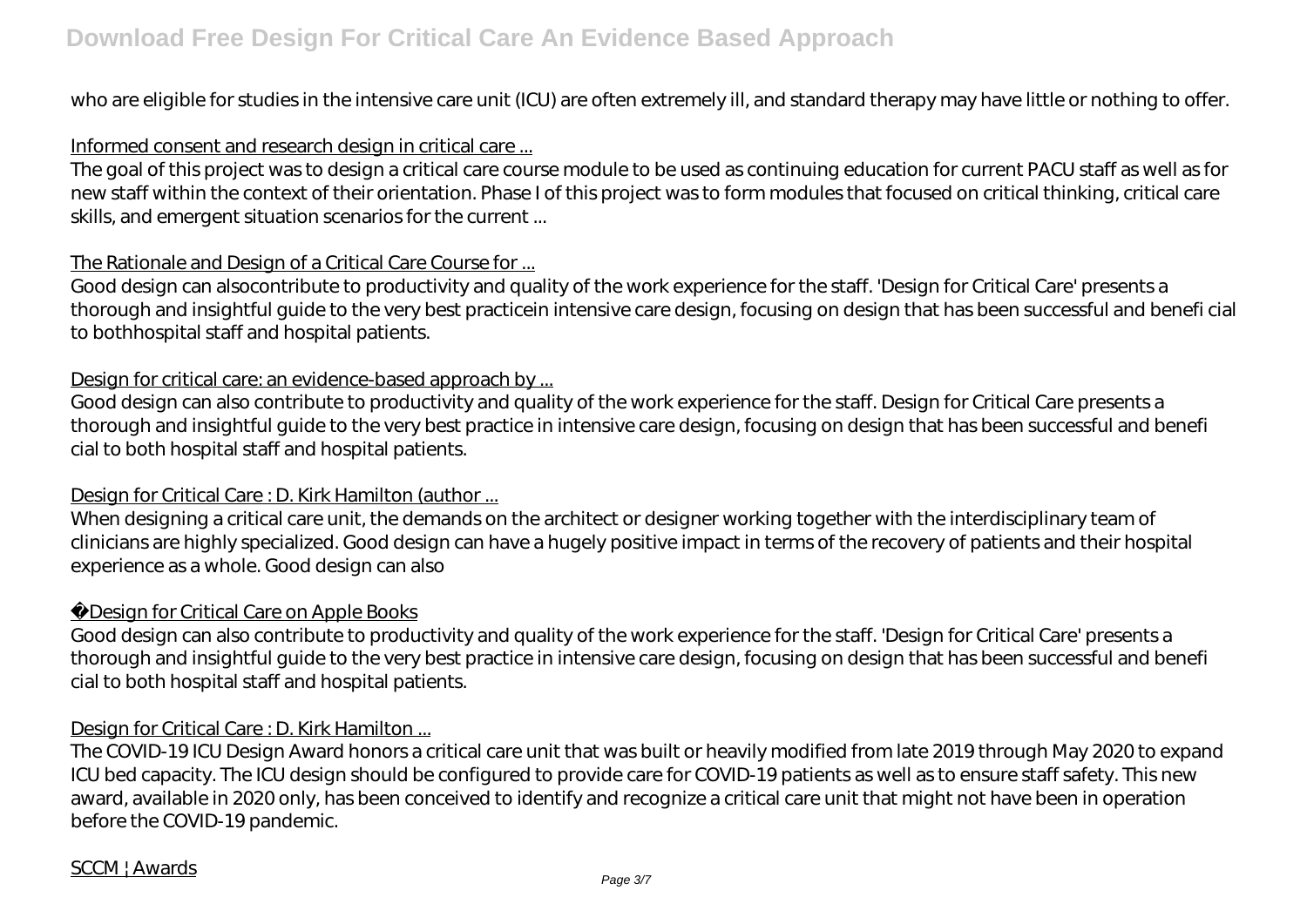## **Download Free Design For Critical Care An Evidence Based Approach**

Sponsored by the Society of Critical Care Medicine, the American Association of Critical-Care Nurses and the American Institute of Architects Academy on Architecture for Health, the ICU Design Citation is awarded to the entry that best resolves both functional and humanitarian issues in a unique and complementary manner.

#### SCCM | ICU Design Citation Award

Specifically for the field of critical care medicine, small studies have shown that ani- mal research methodology, study design, and reporting tends to lack rigor in several important areas [ 10–13].

It is now widely recognized that the physical environment has an impact on the physiology, psychology, and sociology of those who experience it. When designing a critical care unit, the demands on the architect or designer working together with the interdisciplinary team of clinicians are highly specialized. Good design can have a hugely positive impact in terms of the recovery of patients and their hospital experience as a whole. Good design can also contribute to productivity and quality of the work experience for the staff. 'Design for Critical Care' presents a thorough and insightful guide to the very best practice in intensive care design, focusing on design that has been successful and benefi cial to both hospital staff and hospital patients. By making the connection between research evidence and design practice, Hamilton and Shepley present an holistic approach that outlines the future for successful design for critical care settings.

Design for Pediatric and Neonatal Critical Care provides an overview of the design and research issues associated with the development of environments for pediatric and neonatal intensive care. This is the first and only book dedicated to this topic and was created to support individuals interested in developing and studying critical care environments for children and their families. In addition to a detailed analysis of the literature from research and practice, the author provides a summary of the historical development of critical care for infants and children, and information regarding the role of PICUs and NICUs in the critical care system. A discussion of current codes and future trends is also provided. Design for Pediatric and Neonatal Critical Care includes essays from prominent voices in the field ranging from inspired young architects and researchers to world-renowned healthcare design and research icons. Illustrations of work that has been identified as exemplary or representative of recent directions are included, which will help those planning new or remodeled projects to identify and examine precedents. This book is intended to help designers and researchers enhance healing environments for young patients in critical care settings and provide information in support of the families and staff who provide care for these children and infants.

How architecture and urbanism can help to care for and repair a broken planet: essays and illustrated case studies. Today, architecture and urbanism are capital-centric, speculation-driven, and investment-dominated. Many cannot afford housing. Austerity measures have taken a disastrous toll on public infrastructures. The climate crisis has rendered the planet vulnerable, even uninhabitable. This book offers an alternative vision in architecture and urbanism that focuses on caring for a broken planet. Rooted in a radical care perspective that always<br>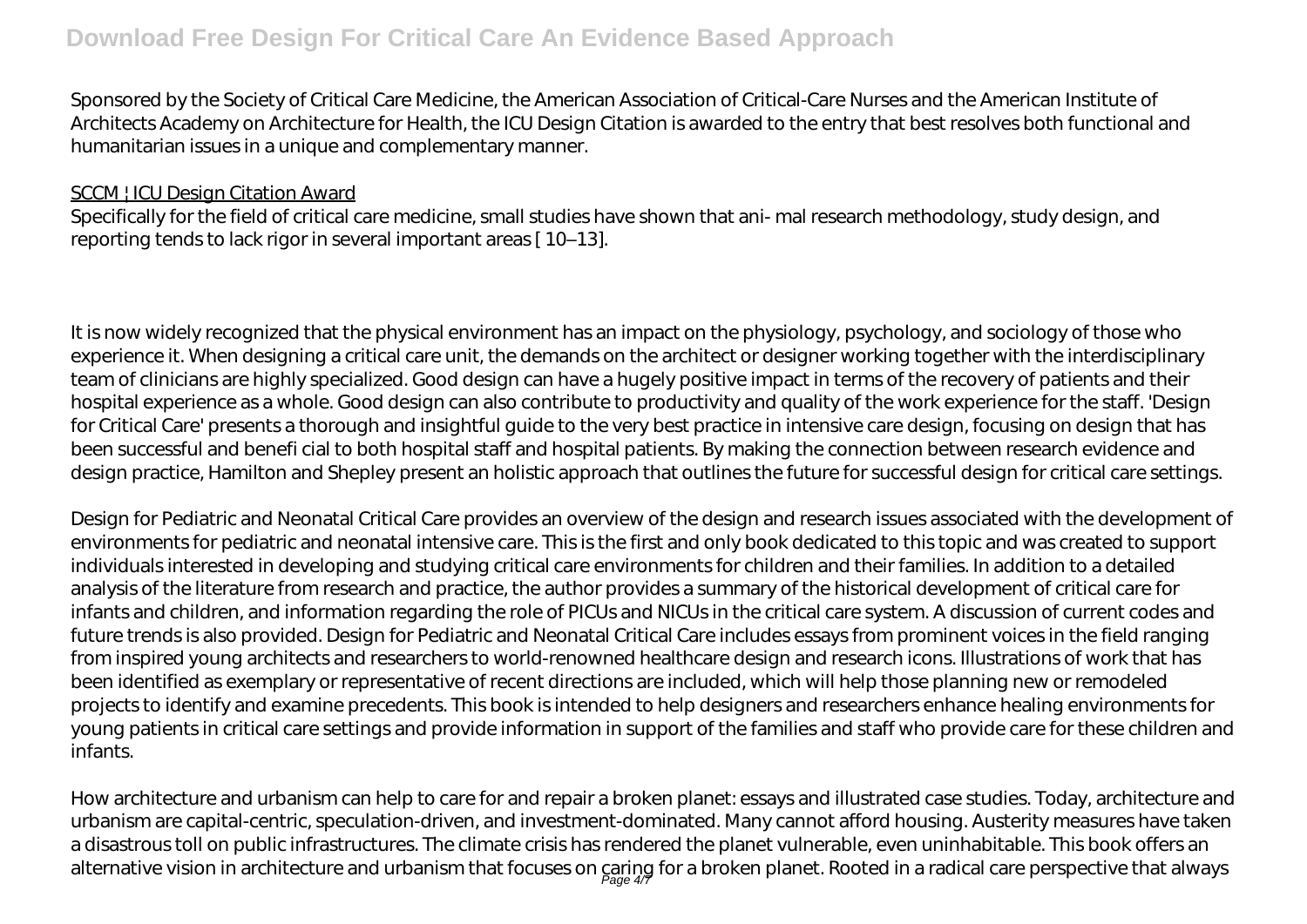## **Download Free Design For Critical Care An Evidence Based Approach**

starts from the given, in the midst of things, this edited collection of essays and illustrated case studies documents ideas and practices from an extraordinarily diverse group of contributors. Focusing on the three crisis areas of economy, ecology, and labor, the book describes projects including village reconstruction in China; irrigation in Spain; community land trust in Puerto Rico; revitalization of modernist public housing in France; new alliances in informal settlements in Nairobi; and the redevelopment of traditional building methods in flood areas in Pakistan. Essays consider such topics as ethical architecture, land policy, creative ecologies, diverse economies, caring communities, and the exploitation of labor. Taken together, these case studies and essays provide evidence that architecture and urbanism have the capacity to make the planet livable, again. Essays by Mauro Baracco, Sara Brolund de Carvalho, Jane Da Mosto, Angelika Fitz, Hélène Frichot, Katherine Gibson, Mauro Gil-Fournier Esquerra, Valeria Graziano, Gabu Heindl, Elke Krasny, Lisa Law, Ligia Nobre, Meike Schalk, Linda Tegg, Ana Carolina Tonetti, Kim Trogal, Joan C. Tronto, Theresa Williamson, Louise Wright Case studies aaa atelier d'architecture autogérée, Ayuntamiento BCN, Kashef Mahboob Chowdhury/Urbana, Cíclica [Space.Community.Ecology] + CAVAA arquitectes, Care+Repair Tandems Vienna (including Gabu Heindl, Zissis Kotionis + Phoebe Giannisi, rotor, Meike Schalk + Sara Brolund de Carvalho, Cristian Stefanescu, Rosario Talevi and many others), Colectivo 720, Estudio Teddy Cruz + Fonna Forman, EAHR Emergency Architecture & Human Rights, Fideicomiso de la Tierra del Caño Martín Peña CLT, Anna Heringer, Anupama Kundoo, KDI Kounkuey Design Initiative, Lacaton & Vassal, Yasmeen Lari, muf architecture/art, Paulo Mendes da Rocha + MMBB, RUF Rural Urban Framework, Studio Vlay Streeruwitz, De Vylder Vinck Taillieu, Xu Tiantian/DnA\_Design and Architecture, ZUsammenKUNFT Berlin Copublished with Architekturzentrum Wien

The origin of modern intensive care units (ICUs) has frequently been attributed to the widespread provision of mechanical ventilation within dedicated hospital areas during the 1952 Copenhagen polio epidemic. However, modern ICUs have developed to treat or monitor patients who have any severe, life-threatening disease or injury. These patients receive specialized care and vital organ assistance such as mechanical ventilation, cardiovascular support, or hemodialysis. ICU patients now typically occupy approximately 10% of inpatient acute care beds, yet the structure and organization of these ICUs can be quite different across hospitals. In The Organization of Critical Care: An Evidence-Based Approach to Improving Quality, leaders provide a concise, evidence-based review of ICU organizational factors that have been associated with improved patient (or other) outcomes. The topics covered are grouped according to four broad domains: (1) the organization, structure, and staffing of an ICU; (2) organizational approaches to improving quality of care in an ICU; (3) integrating ICU care with other healthcare provided within the hospital and across the broader healthcare system; and (4) international perspectives on critical care delivery. Each chapter summarizes a different aspect of ICU organization and targets individual clinicians and healthcare decision makers. A long overdue contribution to the field, The Organization of Critical Care: An Evidence-Based Approach to Improving Quality is an indispensable guide for all clinicians and health administrators concerned with achieving state-of-the-art outcomes for intensive care.

It is now widely recognized that the physical environment has an impact on the physiology, psychology, and sociology of those who experience it. When designing a critical care unit, the demands on the architect or designer working together with the interdisciplinary team of clinicians are highly specialized. Good design can have a hugely positive impact in terms of the recovery of patients and their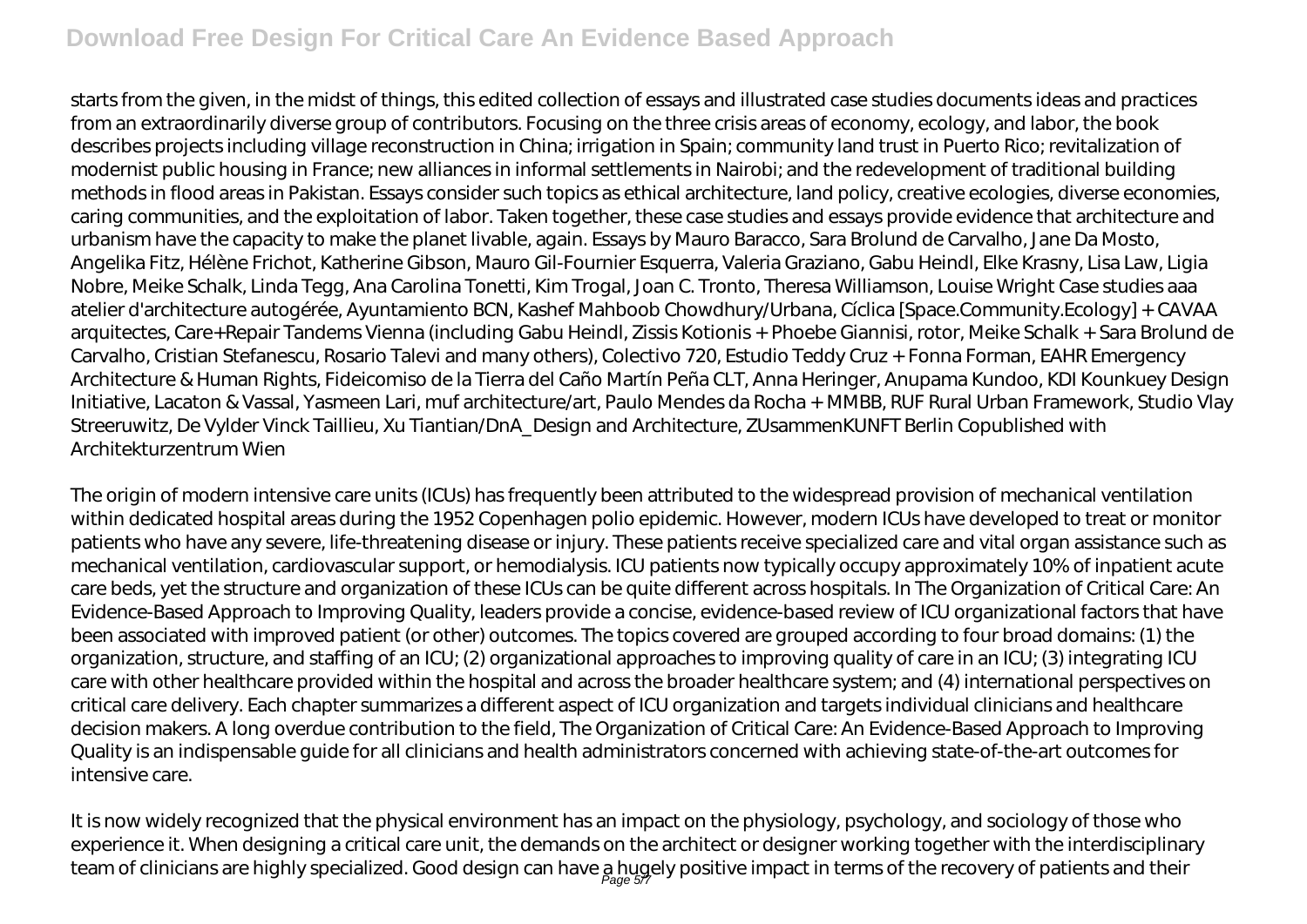## **Download Free Design For Critical Care An Evidence Based Approach**

hospital experience as a whole. Good design can also contribute to productivity and quality of the work experience for the staff. 'Design for Critical Care' presents a thorough and insightful guide to the very best practice in intensive care design, focusing on design that has been successful and benefi cial to both hospital staff and hospital patients. By making the connection between research evidence and design practice, Hamilton and Shepley present an holistic approach that outlines the future for successful design for critical care settings. \* Presents clear and tested guidance for these demanding technical design tasks \* Provides detailed outlines of each element of the critical care unit, forming a comprehensive reference \* Refers throughout to exemplary case studies from North America and the latest research to illustrate best practice in healthcare design methods and practice

Small Animal Critical Care Medicine is a comprehensive, concise guide to critical care, encompassing not only triage and stabilization, but also the entire course of care during the acute medical crisis and high-risk period. This clinically oriented manual assists practitioners in providing the highest standard of care for ICU patients. More than 150 recognized experts offer in-depth, authoritative guidance on clinical situations from a variety of perspectives. Consistent, user-friendly format ensures immediate access to essential information. Organ-system, problem-based approach incorporates only clinically relevant details. Features state-of-the-art invasive and non-invasive diagnostic and monitoring procedures, as well as an extensive section on pharmacology. Appendices provide conversion tables, continuous rate infusion determinations, reference ranges, and more.

This text provides a high level, comprehensive but concise review of adult surgical critical care. It can be used to review complex topics of critical illness in surgical patients, as a reference tool, or as preparation for a board examination. It is focused on the surgical patient including high yield facts, evidence-based guidelines, and critical care principles. To remain succinct, it concentrates on surgically relevant care. Further, the text is written with an expectation that reader already possesses a basic understanding of critical care pathophysiology and clinical practices such as those acquired during residency. Organized by organ system, each section contains several chapters addressing relevant disorders, monitoring and treatment modalities, and outcomes. Principles of Adult Surgical Critical Care will be of use to intensivists caring for surgical patients regardless of parent training domain. Additionally, this work is intended to be used by surgical critical care fellowship trainees as well as other advanced practice providers such as nurse practitioners and physician assistants who provide care in ICUs and emergency departments alike.

This book provides a state-of-the-art overview on critical care administration. The text reviews important aspects and considerations involved in developing an efficient, cost-effective critical care program, while maintaining a safe and high-quality work environment. Major topics covered include different models of critical care services, planning and budgeting, administration support, staffing models, tele/smart ICU, protocols and guidelines, and disaster preparedness and management. Written by experts in the field, Critical Care Administration: A Comprehensive Clinical Guide is a practical, handy resource for critical care professionals involved in the administration and management of ICUs.